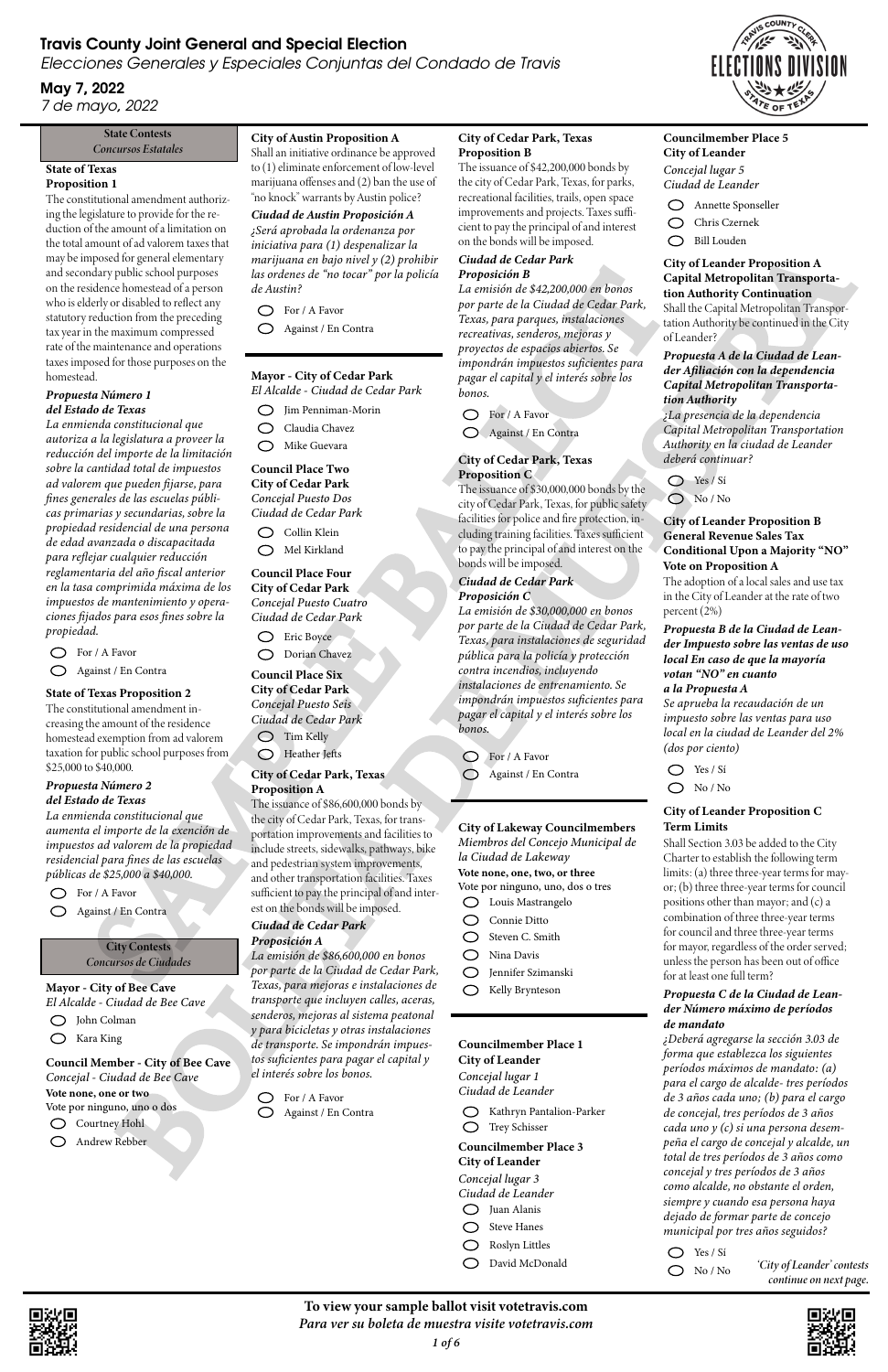#### City Contests *Concursos de Ciudades*

#### City of Leander Proposition D Resign to Run

Shall Section 3.04 of the City Charter be amended to change the current provision that requires automatic resignation from Council any time that a council member announces candidacy for another office, to require automatic resignation only if there is more than one year and 30 days left on the council member's term at the time of the announcement?

 $\bigcirc$ Yes / Sí  $\bigcirc$ No / No

#### *Propuesta D de la Ciudad de Leander Anunciar candidatura implica una renuncia automática*

*¿Deberá enmendarse la sección 3.04 de la Carta constitutiva que hoy exige que, si un concejal anuncia que postulará para un cargo elegido, éste deberá automáticamente renunciar al cargo que ejerce a- que la renuncia automática solo deberá exigirse cuando, si al dar a conocer que postulará para otro cargo, aún le queda más de un año y 30 días de mandato?*

# Travis County Joint General and Special Election

Elecciones Generales y Especiales Conjuntas del Condado de Travis

May 7, 2022 7 de mayo, 2022

8 Yes / Sí No / No

#### City of Leander Proposition E Term of Office

*¿Deberá enmendarse la sección 7.01 de la carta constitutiva de forma que establezca el proceso a seguirse para suspender o despedir al administrador del ayuntamiento y que dicho proceso incluya la emisión de un aviso que dé a conocer la razón de la suspensión o despido y la oportunidad de realizarse una audiencia que deberá celebrarse después de que el concejo municipal pida la resignación del administrador y que ésta sea rechazada?* attention consistention of the large in equiparation of the material exploration of the state of the contrast of the contrast of the contrast of the contrast of the contrast of the contrast of the contrast of the contrast Let the contrast of the contrast of the contrast of the contrast of the contrast of the contrast of the contrast of the contrast of the contrast of the contrast of the contrast of the contrast of the contrast of the contr

Shall Section 5.12 of the City Charter be amended to provide that the City Council members elected by majority vote take office on the Tuesday following the canvass of the election and do not wait for a run-off election to be concluded to take office, and that a Council member elected by majority vote in a run-off election takes office on the first Tuesday following the canvass of the run-off election?

#### *Propuesta E de la Ciudad*

*de Leander Duración del mandato ¿Deberá enmendarse la sección 5.12 de la Carta constitutiva para que disponga que todo concejal elegido por voto mayoritario deberá asumir su cargo el primer día martes después de que se haya verificado los votos, sin tener que esperar a que se completen las elecciones de segunda ronda y que todo concejal que reciba la mayoría de los votos en las elecciones de segunda ronda asumirá su cargo el primer día martes después de realizarse el escrutinio de los votos de esas elecciones?*

#### City of Leander Proposition F City Manager

Yes / Sí  $\bigcirc$  No / No

Shall Section 7.01 of the City Charter be amended to provide a procedure for suspension and removal of the City Manager, which includes notice of the reason for suspension and removal and an opportunity for a hearing, that occurs after the City Council asks the City Manager to resign and the City Manager declines to resign?

> Yes / Sí O No/No

#### *Propuesta F de la Ciudad de Leander Administrador del ayuntamiento*

Yes / Sí No / No

#### City of Leander Proposition G Department Director Appointments

Shall Sections 7.04 and 10.07 of the City Charter be amended to remove the requirement that the City Manager's appointment of department directors be approved by the City Council?

> $\bigcirc$  Yes / Si No / No

 $\bigcirc$ 



*Propuesta G de la Ciudad de Leander Nombramiento de los directores de departamentos ¿Deberá enmendarse las secciones 7.04 y 10.07 de la Carta constitutiva eliminando el requisito que todo nombramiento de los jefes de departamentos que haga el administrador del ayuntamiento sea ratificado por el Concejo municipal?*

Yes / Sí No / No

#### City of Leander Proposition H Police Department Employee Evaluations

Shall Section 7.06 of the City Charter be amended to provide that, instead of police department employee evaluations being reviewed, modified, and revised by the City Manager and submitted to the City Council for review, evaluations shall instead be subject to review only by the City Manager?

*Propuesta H de la Ciudad de Leander Evaluación de los empleados del Departamento de Policía*

*¿Deberá enmendarse la sección 7.06 de la Carta constitutiva de forma que indique que las evaluaciones de los empleados del departamento de policía serán revisadas por el administrador del ayuntamiento en vez de exigir que dichas evaluaciones sean analizadas, modificadas y reescritas por el administrador y luego revisadas, por el concejo municipal?*

#### City of Leander Proposition I Fire Department Employee Evaluations

Shall Section 7.07 of the City Charter be amended to remove language that fire department evaluations are subject to modification by the City Manager?

#### *Propuesta I de la Ciudad de Leander Evaluación de los empleados del Departamento de Bomberos*

*¿Deberá enmendarse la sección 7.07 de la Carta constitutiva eliminando el texto que autoriza que las evaluaciones del departamento de bomberos sean modificadas por el administrador del ayuntamiento?*

#### City of Leander Proposition J Mayor Pro Tem Appointment

Shall Section 4.02 of the City Charter be amended to clarify that the appointment of the Mayor Pro Tem occurs at the first regular meeting following the canvass of the general election and any runoff election associated with that general election?

#### *Propuesta J de la Ciudad de Leander Nombramiento de un alcalde pro tempore*

*¿Deberá enmendarse la sección 4.02 de la Carta constitutiva para que quede claro que el nombramiento del alcalde pro tempore deberá realizarse en la primera reunión ordinaria del concejo celebrada después de completarse el escrutinio de los votos emitidos durante las elecciones generales o durante la segunda ronda de las mismas?*

Yes / Sí No / No

#### City of Leander Proposition K Planning Commission Appointments

Shall Sections 4.03 and 10.04 of the City Charter be amended to provide that each council member appoints a member to the planning commission without requiring a majority vote of council or a recommendation from the board selection committee, except that if the council position that appoints a planning commission position is vacant, the appointment shall be made by majority vote of council?

#### *Propuesta K de la Ciudad*

*de Leander Nombramientos a la Comisión de Planificación*

*¿Deberá enmendarse las secciones 4.03 y 10.04 de la Carta constitutiva para que disponga que cada integrante del Concejo nombrará uno de los miembros de la comisión de planificación sin necesidad que una mayoría del concejo votar a favor ni que haya una recomendación del comité de selección de funcionarios, a menos que el puesto concejal a quien le corresponda el nombramiento esté vacante y en dicho caso una mayoría del Concejo deberá votar a favor del nombramiento?*

 $\bigcirc$  Yes / Sí  $\bigcirc$  No / No

# City of Leander Proposition L

Selection of Auditor Shall Section 8.13 of the City Charter be amended to change the maximum period of time the City may contract with the independent auditor from three consecutive years to five consecutive years?

#### *Propuesta L de la Ciudad*

*de Leander Selección del auditor ¿Deberá enmendarse la sección 8.13 de la Carta constitutiva de forma que el plazo máximo de un auditor será tres años consecutivos a cinco años consecutivos?*

Yes / Sí No / No

#### City of Leander Proposition M Mayoral Duties

Shall Section 4.01 of the City Charter be amended to remove the following duties from the office of Mayor:

(a) recommendation of appointees for boards and commissions; (b) submission of a recommended budget to council; and (c) taking command of the police in time of a declared emergency?

#### *Propuesta M de la Ciudad de Leander Responsabilidades del alcalde*

*¿Deberá enmendarse la sección 4.01 de la Carta constitutiva para eliminar las siguientes responsabilidades del cargo de alcalde: (a) recomendar candidatos a ser nombrados a las juntas y comisiones municipales; (b) presentar ante el concejo el presupuesto municipal y (c) asumir comando de las fuerzas policíacas en caso de una emergencia oficial?*

Yes / Sí No / No

To view your sample ballot visit votetravis.com *Para ver su boleta de muestra visite votetravis.com*

*2 of 6*

#### City of Leander Proposition N Public Records

Shall Section 13.06 of the City Charter be amended to remove the requirement that all applications for public records be stamped with a city seal and a copy of the application be provided to the applicant?

# *Propuesta N de la Ciudad*

*de Leander Registros públicos ¿Deberá enmendarse la sección 13.06 de la Carta constitutiva para eliminar el requisito que se coloque el sello municipal en toda solicitud de actas o registros públicos y que se le proporcione una copia de la misma al solicitante?*



*'City of Leander' contests continue on next page.*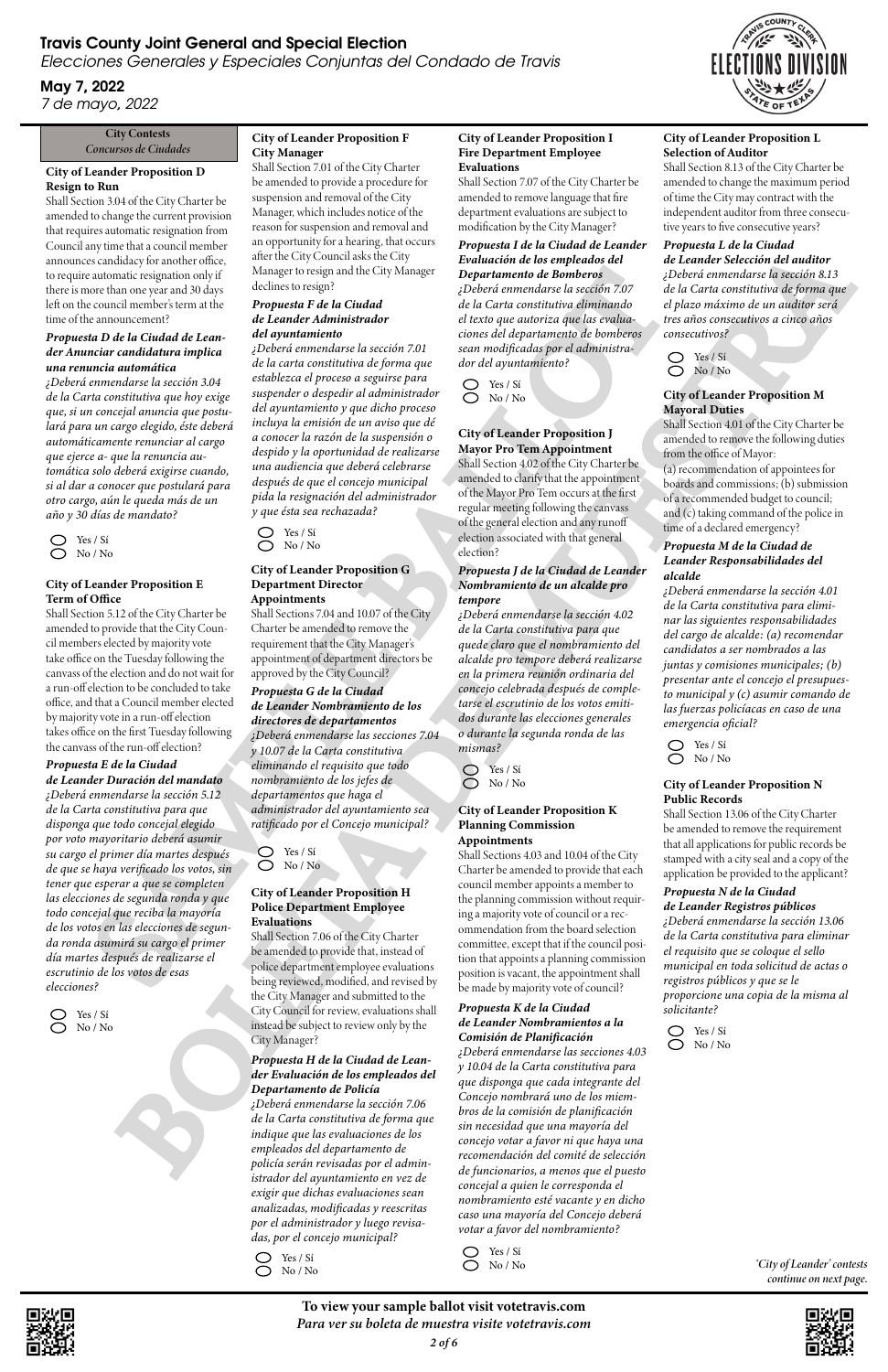#### City Contests *Concursos de Ciudades*

# Travis County Joint General and Special Election

Elecciones Generales y Especiales Conjuntas del Condado de Travis

# May 7, 2022

7 de mayo, 2022

City of Leander Proposition O Charter Review Commission Term Shall Section 13.08 of the City Charter be amended to remove the provision that states that the Charter Review

Commission serves a six-month term?

Sheila Strutz  $\bigcirc$ 

Neal Edwards  $\bigcirc$ 

- $\bigcirc$ Anthony Butler Sr.
- Kathy White  $\bigcirc$
- Robert Battaile  $\bigcirc$
- Deja Hill  $\bigcirc$

#### *Propuesta O de la Ciudad de Leander Duración del mandato de la Comisión para el análisis de la Carta constitutiva*

*¿Deberá enmendarse la sección 13.08 de la Carta constitutiva para eliminar el inciso que especifica que el mandato de la Comisión para el análisis de la Carta constitutiva durará seis meses?*



#### City of Manor City Council, Place 6, Unexpired Term *Cuidad de Manor Consejal De La Ciudad, Puesto 6, Mandato no Vencido*

#### City of Round Rock

Council, Place 2 *Ciudad de Round Rock Concejo, Lugar 2*

Caitlin Leggett  $\bigcirc$ Rene Flores

#### City of Round Rock Council, Place 6 *Ciudad de Round Rock*

*Concejo, Lugar 6*

Hilda Montgomery

#### Dripping Springs ISD Board of Trustees

*Dripping Springs ISD consejo de escuelas* Vote none, one or two Vote por ninguno, uno o dos

- Joanna Day
- Olivia Barnard
- Thaddeus Fortenberry
- Tricia Quintero

#### Eanes ISD Board of Trustees, Place Six (6) *Eanes ISD Consejo de Escuelas, Puesto Seis (6)* Heather Sheffield

*LA EMISIÓN DE \$300,000,000 DE BONOS POR PARTE DEL DISTRITO ESCOLAR INDEPENDIENTE DE DEL VALLE para el propósito de LA ADQUISICIÓN, LA CONSTRUC-CIÓN, LA RENOVACIÓN Y EL EQUIPAMIENTO DE EDIFICIOS ESCOLARES, INCLUSO UNA NUEVA ESCUELA PREPARATO-RIA, LA COMPRA DE TERRENOS PARA PREDIOS E INSTALACIONES ESCOLARES, Y LA IMPOSICIÓN DEL IMPUESTO PARA EL PAGO DE ESTOS. ESTO ES UN AUMENTO AL IMPUESTO PREDIAL.* During the state of the state of the state of the state of the state of the state of the state of the state of the state of the state of the state of the state of the state of the state of the state of the state of the st

Jim Withers

Eanes ISD Board of Trustees, Place Seven (7) *Eanes ISD Consejo de Escuelas, Puesto Siete (7)*

- Jay Lamy
- David Barrutia
- Ellen Balthazar

#### Coupland Independent School District Proposition A

THE ISSUANCE OF \$91,600,000 OF BONDS BY THE COUPLAND INDEPENDENT SCHOOL DISTRICT FOR CONSTRUCTING AND EQUIPPING A NEW SECONDARY CAMPUS FOR GRADES 6 THROUGH 12, PURCHASING NECESSARY SITES FOR SCHOOL BUILDINGS AND NEW SCHOOL BUSES AND LEVYING THE TAX IN PAYMENT THEREOF. THIS IS A PROPERTY TAX INCREASE.

- Vernagene Mott
- O Corbin Black

#### *Proposición A del distrito escolar independiente de Coupland LA EMISIÓN DE \$91,600,000 EN BONOS POR PARTE DEL DISTRITO ESCOLAR INDEPENDIENTE DE*

 $\bigcirc$ Alissa Molina



*COUPLAND PARA CONSTRUIR Y EQUIPAR UNA NUEVA ESCUELA SECUNDARIA PARA LOS GRADOS 6 A 12, COMPRANDO LOS PREDIOS NECESARIOS PARA LOS EDIFICIOS ESCOLARES Y NUEVOS AUTOBUSES ESCOLARES Y LA*

*IMPOSICIÓN DEL IMPUESTO PARA EL PAGO DE LOS MISMOS. ESTO ES UN AUMENTO AL IM-PUESTO PREDIAL.*

*LA EMISIÓN DE \$115,649,800 EN BONOS PARA EDIFICIOS ESCO-LARES PARA EL DISEÑO, CON-STRUCCIÓN, ADQUISICIÓN, REHABILITACIÓN, RENOVACIÓN, AMPLIACIÓN, MEJORA Y EQUIPAMIENTO DE EDIFICIOS ESCOLARES EN EL DIS-TRITO Y LA COMPRA DE NUEVOS AUTOBUSES ESCOLARES, Y EL GRAVÁMEN Y LA IMPOSICIÓN DE IMPUESTOS SUFICIENTES PARA PAGAR EL CAPITAL Y EL INTERÉS DE LOS BONOS Y LOS COSTOS DE CUALQUIER ACUERDO DE CRÉDI-TO. DECLARACIÓN REQUERIDA PARA TODAS LAS PROPOSICIONES DE BONOS DE DISTRITOS ES-COLARES EN VIRTUD DE LA SECCIÓN 45.003 DEL CÓDIGO DE EDUCACIÓN DE TEXAS: ESTO ES UN AUMENTO AL IMPUESTO PREDIAL.* sometimes in the control of the state of the state of the state of the state of the state of the state of the state of the state of the state of the state of the state of the state of the state of the state of the state o

 $\bigcirc$  For / A Favor

For / A Favor Against / En Contra

#### Del Valle ISD Proposition A

THE ISSUANCE OF \$300,000,000 OF BONDS BY THE DEL VALLE INDEPENDENT SCHOOL DISTRICT FOR THE PURPOSE OF ACQUISITION, CONSTRUCTION, RENOVATION AND EQUIPMENT OF SCHOOL BUILDINGS, INCLUDING A NEW HIGH SCHOOL, THE PURCHASE OF LAND FOR SCHOOL SITES AND FACILITIES AND LEVYING THE TAX IN PAYMENT THEREOF. THIS IS A PROPERTY TAX INCREASE.

#### *Del Valle ISD Propuesta A*

YaLecia Love Charles "Chuck" Swain  $\bigcirc$ 

Thomas Ibis Al Rodriguez $\bigcirc$ 

For / A Favor Against / En Contra

#### Lake Travis ISD Board of Trustees Place 3

*Lake Travis ISD Consejo de Escuelas Lugar Tres*

- Laurie Higginbotham
- Erin Archer

#### Mayor At-Large *Alcalde - en grande*

Stephanie McBurney Lippke Theresa McShan

#### School Contests *Concursos Escolares*

#### Lake Travis ISD Board of Trustees Place 4

*Lake Travis ISD Consejo de Escuelas Lugar Cuatro*

- John Aoueille
- Kit Crumbley

#### Lake Travis ISD Board of Trustees Place 5

*Lake Travis ISD Consejo de Escuelas Lugar Cinco*

- Porter Herring
- Kimberly Flasch

## Pflugerville ISD Board of Trustees,

Place 3



*Mesa Directiva de Pflugerville ISD, lugar tres*

Pat McCord

Renae Mitchell

Pflugerville ISD Board of Trustees, Place 4

*Mesa Directiva de Pflugerville ISD, lugar cuatro*

Pflugerville ISD Board of Trustees, Place 5 *Mesa Directiva de Pflugerville ISD, lugar cinco*

Brian Allen

#### Hays Consolidated Independent School District Proposition A

THE ISSUANCE OF \$115,649,800 SCHOOL BUILDING BONDS FOR THE DESIGN, CONSTRUCTION, ACQUISITION, REHABILITATION, RENOVATION, EXPANSION, IMPROVEMENT AND EQUIPMENT OF SCHOOL BUILDINGS IN THE DISTRICT AND THE PURCHASE OF NEW SCHOOL BUSES, AND LEVYING AND IMPOSITION OF TAXES SUFFICIENT TO PAY THE PRINCIPAL OF AND INTEREST ON THE BONDS AND THE COSTS OF ANY CREDIT AGREEMENTS. REQUIRED STATEMENT FOR ALL SCHOOL DISTRICT BOND PROPOSITIONS PURSUANT TO SECTION 45.003, TEXAS EDUCATION CODE: THIS IS A PROPERTY TAX INCREASE.

#### *Distrito Escolar Independiente Consolidado de Hays Proposición A*

Against / En Contra

To view your sample ballot visit votetravis.com *Para ver su boleta de muestra visite votetravis.com*



# City of Elgin Ward 2

*Distrito Electoral 2 de la Ciudad de Elgin*

City of Elgin Ward 3 *Distrito Electoral 3 de la Ciudad de Elgin*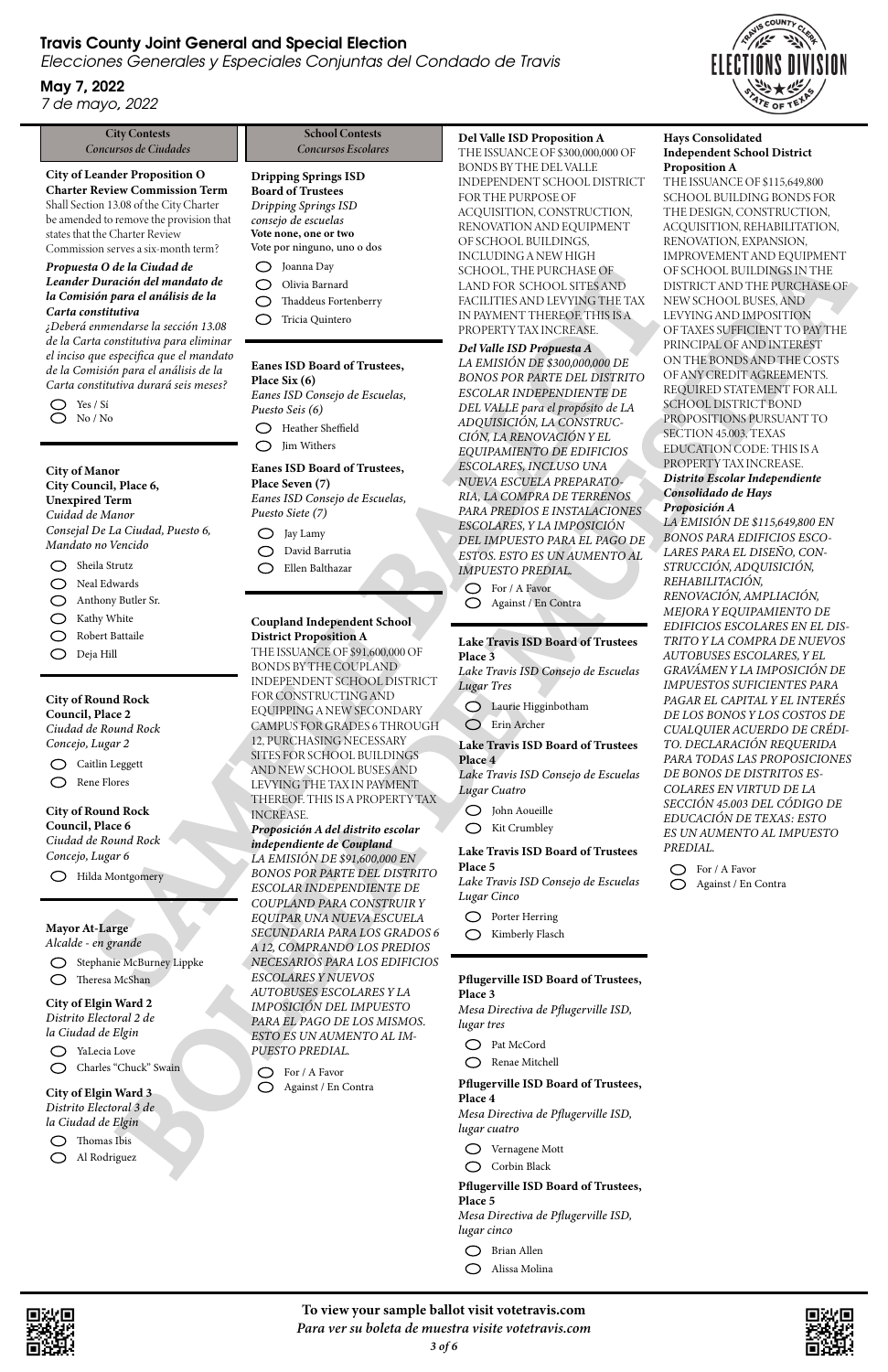# Travis County Joint General and Special Election

Elecciones Generales y Especiales Conjuntas del Condado de Travis

May 7, 2022 7 de mayo, 2022

#### Elgin ISD Board of Trustees, District 4 *Elgin ISD Consejo de Escuelas, Distrito 4*



- Angie Edmon
- O Joe Cox
- Stephen Reyes

Elgin ISD Board of Trustees, District 5 *Elgin ISD Consejo de Escuelas, Distrito 5*

- Duane Weber
- Patrick Maass
- Sarah Gudenkauf

School Contests

# *Concursos Escolares*

## Lago Vista Independent School District

Proposition A THE ISSUANCE OF \$4,123,500 SCHOOL BUILDING BONDS FOR THE CONSTRUCTION, ACQUISITION, REHABILITATION, RENOVATION, EXPANSION, IMPROVEMENT AND EQUIPMENT OF ATHLETIC STADIUM FACILITIES IN THE DISTRICT, AND LEVYING AND IMPOSITION OF TAXES SUFFICIENT TO PAY THE PRINCIPAL OF AND INTEREST ON THE BONDS AND THE COSTS OF ANY CREDIT AGREEMENTS. REQUIRED STATEMENT FOR ALL SCHOOL DISTRICT BOND PROPOSITIONS: THIS IS A PROPERTY TAX INCREASE. PURSUANT TO SECTION 45.003, TEXAS EDUCATION CODE.

#### *Distrito Escolar Independiente de Lago Vista*

#### *Proposición A*

*LA EMISIÓN DE \$9,175,500 EN BONOS PARA EDIFICIOS ESCOLARES PARA LA CONSTRUCCIÓN, ADQUISICIÓN, REHABILITACIÓN, RENOVACIÓN, AMPLIACIÓN, MEJORA Y EQUIPAMIENTO DE EDIFICIOS ESCOLARES EN EL DISTRITO, Y LA COMPRA DE LOS PREDIOS NECESARIOS PARA LOS EDIFICIOS ESCOLARES, Y EL GRAVÁMEN Y LA IMPOSICIÓN DE IMPUESTOS SUFICIENTES PARA PAGAR EL CAPITAL Y EL INTERÉS DE LOS BONOS Y LOS COSTOS DE CUALQUIER ACUERDO DE CRÉDITO. DECLARACIÓN REQUERIDA PARA TODAS LAS PROPOSICIONES DE BONOS DE DISTRITOS ESCOLARES: ESTO ES UN AUMENTO AL IMPUESTO PREDIAL. EN CONFORMIDAD CON LA SECCIÓN 45.003 DEL CÓDIGO DE EDUCACIÓN DE TEXAS.* ION ENTRANSION of STELLAR OVACIONAL STREET CONDUCTION (STELLAR OVACUOUS ENTRANSION CONDUCTION CONDUCTION CONDUCTION (STELLAR OVACUOUS ENTRANSION CONDUCTION CONDUCTION (STELLAR OVACUOUS ENTRANSION CONDUCTION CONDUCTION (ST **EXAMPLE SE AN ENERGIA DE CARLO EN ENERGIA DE CARLO EN ENERGIA DE CARLO EN ENERGIA DE CARLO EN ENERGIA DE CARLO EN ENERGIA DE CARLO EN ENERGIA DE CARLO EN ENERGIA DE CARLO EN ENERGIA DE CARLO EN ENERGIA DE CARLO EN ENERGI** 

*LA EMISIÓN DE \$4,123,500 EN BONOS PARA EDIFICIOS ESCOLARES PARA LA CONSTRUCCIÓN, ADQUISICIÓN, REHABILITACIÓN, RENOVACIÓN, AMPLIACIÓN, MEJORA Y EQUIPAMIENTO DE INSTALACIONES DE ESTADIO DEPORTIVO EN EL DISTRITO, Y EL GRAVÁMEN Y LA IMPOSICIÓN DE IMPUESTOS SUFICIENTES PARA PAGAR EL CAPITAL Y EL INTERÉS DE LOS BONOS Y LOS COSTOS DE CUALQUIER ACUERDO DE CRÉDITO. DECLARACIÓN REQUERIDA PARA TODAS LAS PROPOSICIONES DE BONOS DE DISTRITOS ESCOLARES: ESTO ES UN AUMENTO AL IMPUESTO PREDIAL. EN CONFORMIDAD CON LA SECCIÓN 45.003 DEL CÓDIGO DE EDUCACIÓN DE TEXAS.*

For / A Favor Against / En Contra

#### Lago Vista Independent School District Proposition B

THE ISSUANCE OF \$9,175,500 SCHOOL BUILDING BONDS FOR THE CONSTRUCTION, ACQUISITION, REHABILITATION, RENOVATION, EXPANSION, IMPROVEMENT AND EQUIPMENT OF SCHOOL BUILDINGS IN THE DISTRICT AND THE PURCHASE OF THE NECESSARY SITES FOR SCHOOL BUILDINGS, AND LEVYING AND IMPOSITION OF TAXES SUFFICIENT TO PAY THE PRINCIPAL OF AND INTEREST ON THE BONDS AND THE COSTS OF ANY CREDIT AGREEMENTS. REQUIRED STATEMENT FOR ALL SCHOOL DISTRICT BOND PROPOSITIONS: THIS IS A PROPERTY TAX INCREASE. PURSUANT TO SECTION 45.003, TEXAS EDUCATION CODE.

#### *Distrito Escolar Independiente de Lago Vista*

#### *Proposición B*

For / A Favor Against / En Contra

#### Lago Vista Independent School District Proposition C

THE ISSUANCE OF \$13,184,000 SCHOOL BUILDING BONDS FOR THE CONSTRUCTION, ACQUISITION, REHABILITATION, RENOVATION, EXPANSION, IMPROVEMENT AND EQUIPMENT OF A STUDENT ACTIVITY CENTER IN THE DISTRICT, AND LEVYING AND IMPOSITION OF TAXES SUFFICIENT TO PAY THE PRINCIPAL OF AND INTEREST ON THE BONDS AND THE COSTS OF ANY CREDIT AGREEMENTS. REQUIRED STATEMENT FOR ALL SCHOOL DISTRICT BOND PROPOSITIONS: THIS IS A PROPERTY TAX INCREASE. PURSUANT TO SECTION 45.003, TEXAS EDUCATION CODE.

#### *Distrito Escolar Independiente de Lago Vista*

#### *Proposición C*

*LA EMISIÓN DE \$13,184,000 EN BONOS PARA EDIFICIOS ESCOLARES PARA LA CONSTRUCCIÓN, ADQUISICIÓN, REHABILITACIÓN, RENOVACIÓN, AMPLIACIÓN, MEJORA Y EQUIPAMIENTO DE INSTALACIONES DE UN CENTRO DE ACTIVIDADES ESTUDIANTILES EN EL DISTRITO, Y EL GRAVÁMEN Y LA IMPOSICIÓN DE IMPUESTOS SUFICIENTES PARA PAGAR EL CAPITAL Y EL INTERÉS DE LOS BONOS Y LOS COSTOS DE CUALQUIER ACUERDO DE CRÉDITO. DECLARACIÓN REQUERIDA PARA TODAS LAS PROPOSICIONES DE BONOS DE DISTRITOS ESCOLARES: ESTO ES UN AUMENTO AL IMPUESTO PREDIAL. EN CONFORMIDAD CON LA SECCIÓN 45.003 DEL CÓDIGO DE EDUCACIÓN DE TEXAS.*

For / A Favor

Against / En Contra

ESD Contests *Concursos ESD*

Commissioners Bastrop-Travis Counties ESD No. 1 *Comisionados Bastrop-Travis Counties ESD No. 1*

Liston Crim

Vote none, one or two Vote por ninguno, uno o dos

- Larry Moseley
- Matthew Benson

#### Travis County

#### Emergency Services District No. 1 Proposition A

THE INCREASE IN THE RATE OF LOCAL SALES AND USE TAX IN TRAVIS COUNTY EMERGENCY SER-VICES DISTRICT NO. 1 FROM ONE PERCENT TO TWO PERCENT.

#### *Servicios de Emergencia del Condado de Travis Distrito Núm. 1 Propuesta A*

*EL AUMENTO EN LA TASA IM-PUESTO LOCAL DE VENTAS Y USO EN EL SERVICIOS DE EMERGEN-CIA DEL CONDADO DE TRAVIS DISTRITO NÚM. 1 DEL UNO POR CIENTO AL DOS POR CIENTO.*

For / A Favor

Against / En Contra

#### Travis County

Emergency Services District No. 13 Proposition A THE ADOPTION OF A LOCAL SALES AND USE TAX IN TRAVIS COUNTY EMERGENCY SERVICES DISTRICT NO 13 AT A RATE NOT TO EXCEED TWO PERCENT (2%) IN ANY LOCATION IN THE DISTRICT. *Servicios de Emergencia del Condado de Travis Distrito Núm. 13 Propuesta A*

*LA ADOPCIÓN DE UN IMPUESTO LOCAL SOBRE LAS VENTAS Y EL USO EN EL DISTRITO DE SER-VICIOS DE EMERGENCIA NO 13 DEL CONDADO DE TRAVIS A UNA TASA QUE NO EXCEDA EL DOS POR CIENTO (2%) EN CUALQUIER LUGAR DEL DISTRITO.*

For / A Favor Against / En Contra

> MUD Contests *Concursos MUD*

Travis County MUD No. 10 Directors Election



*Elección de Directores de Condado de Travis MUD Nro. 10*

To view your sample ballot visit votetravis.com *Para ver su boleta de muestra visite votetravis.com*



Vote none, one or two Vote por ninguno, uno o dos

- John Sneed
- David DeGreeff
- Daniel Eckermann

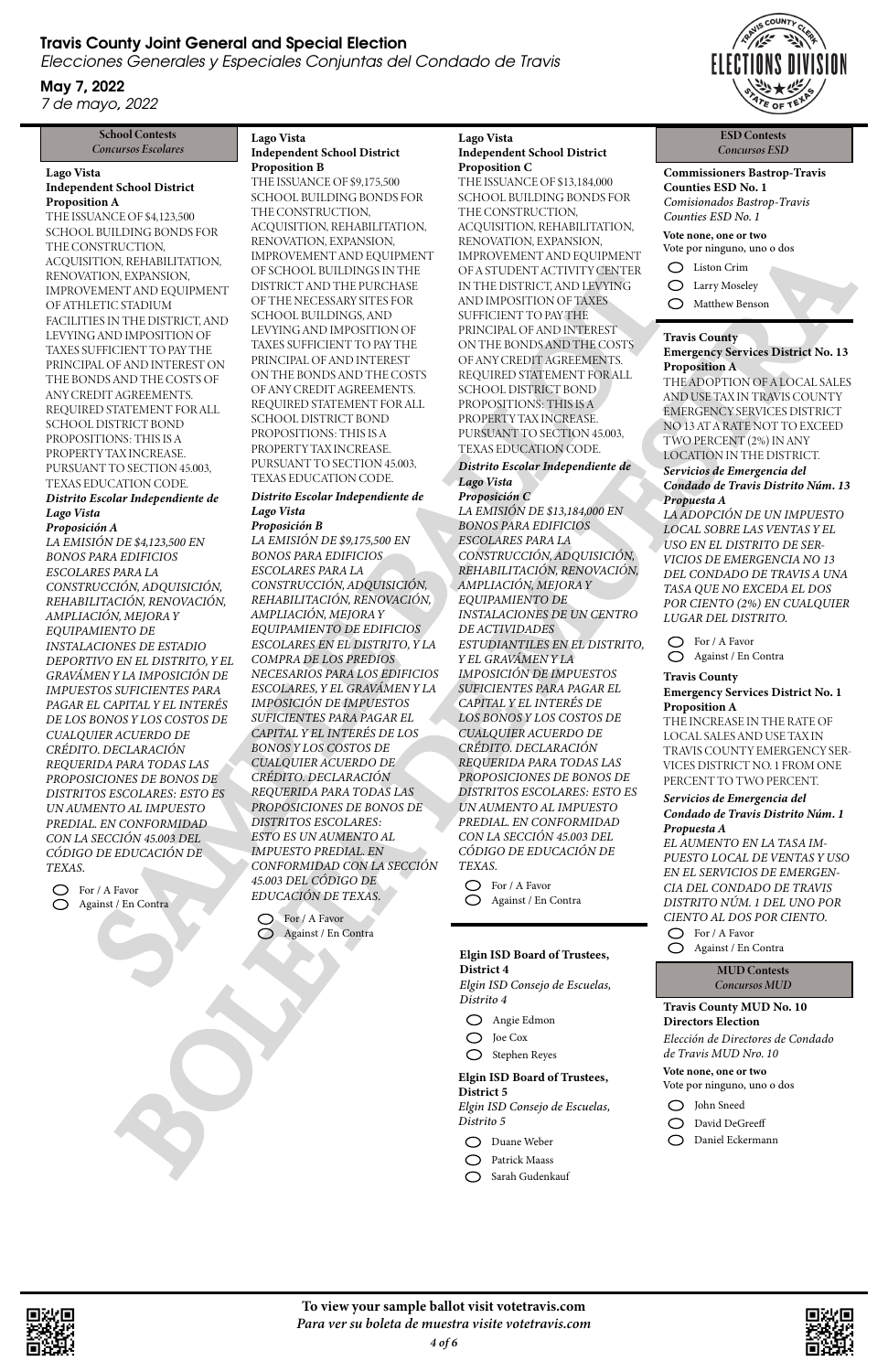To view your sample ballot visit votetravis.com *Para ver su boleta de muestra visite votetravis.com*

*5 of 6*



# Travis County Joint General and Special Election

Elecciones Generales y Especiales Conjuntas del Condado de Travis

# May 7, 2022

7 de mayo, 2022

#### MUD Contests *Concursos MUD*

#### Creedmoor

#### Municipal Utility District Proposition A

- Roman Harris
- Heron Salinas  $\bigcirc$
- Pat Boyle  $\bigcirc$

The Confirmation of the Creation of Creedmoor Municipal Utility District.

 $\bigcirc$ Charles Thompson

David Tuckfield  $\bigcirc$ 

## *Distrito Municipal de Servicios Públicos de Creedmoor*

*Proposición A La Confirmación de la Creación del*

*Distrito Municipal de Servicios Públicos de Creedmoor.*



#### Creedmoor

Municipal Utility District Directors

*Distrito Municipal de Servicios Públicos de Creedmoor Directores*

 $\bigcirc$  For / A Favor Against / En Contra

#### Vote none, one, two, three, four,

or five Vote por ninguno, uno, dos, tres, cuatro, o cinco

#### Creedmoor Municipal Utility District Proposition B

Shall Creedmoor Municipal Utility District Assume the Rights, Authority, Privileges and Functions of a Road District Under Article III, Section 52(b) of the Texas Constitution?

# *Distrito Municipal de Servicios Públicos de Creedmoor*

*Proposición B*

*¿Deberá el Distrito Municipal de Servicios Públicos de Creedmoor Asumir los Derechos, la Autoridad, los Privilegios y las Funciones de un Distrito de Carreteras de Conformidad con el Artículo III, Sección 52(b) de la Constitución de Texas?*

 $\bigcap$  For / A Favor Against / En Contra

#### Creedmoor Municipal Utility District Proposition C

The Issuance of \$111,900,000 Utility Bonds and the Levy of Ad Valorem Taxes Adequate to Provide for the Payment of

the Utility Bonds by Creedmoor Municipal Utility District. *Distrito Municipal de Servicios Públicos de Creedmoor Proposición C*

*La Emisión de \$111,900,000 en Bonos de Servicios Públicos y la Imposición de Impuestos Ad Valorem Adecuados para Proveer el Pago de los Bonos de Servicios Públicos por el Distrito Municipal de Servicios Públicos de Creedmoor.*



#### Creedmoor Municipal Utility District Proposition D

The Issuance of \$139,875,000 Utility Refunding Bonds and the Levy of Ad Valorem Taxes Adequate to Provide for the Payment of the Utility Refunding Bonds by Creedmoor Municipal Utility District.

#### *Distrito Municipal de Servicios Públicos de Creedmoor Proposición D*

*La Emisión de \$7,500,000 en Bonos de Refinanciación para Parques e Instalaciones Recreativas y la Imposición de Impuestos Ad Valorem Adecuados para Proveer el Pago de los Bonos de Refinanciación para Parques e Instalaciones Recreativas por el Distrito Municipal de Servicios Públicos de Creedmoor.* man iteriar **Photo Mark plant is expected by the continuous continuous continuous continuous continuous continuous continuous continuous continuous continuous continuous continuous continuous continuous continuous continu** IN COMPARIME COMPARIME COMPARIME COMPARIMENT (ECONOMIC COMPARIMENT COMPARIMENT COMPARIMENT (COMPARIMENT COMPARIMENT COMPARIMENT COMPARIMENT (COMPARIMENT COMPARIMENT COMPARIMENT COMPARIMENT (COMPARIMENT COMPARIMENT) COMPAR

*La Emisión de \$139,875,000 en Bonos de Refinanciación de Servicios Públicos y la Imposición de Impuestos Ad Valorem Adecuados para Proveer el Pago de los Bonos de Refinanciación de Servicios Públicos por el Distrito Municipal de Servicios Públicos de Creedmoor.*

#### Creedmoor Municipal Utility District Proposition E

The Issuance of \$51,300,000 Road Bonds and the Levy of Ad Valorem Taxes Adequate to Provide for the Payment of the Road Bonds by Creedmoor Municipal Utility District. *Distrito Municipal de Servicios Públicos de Creedmoor*

#### *Proposición E La Emisión de \$51,300,000 en Bonos para Carreteras y la Imposición de Impuestos Ad Valorem Adecuados para Proveer el Pago de los Bonos para Carreteras por el Distrito*

*Municipal de Servicios Públicos de* 

*Creedmoor.* For / A Favor

Against / En Contra

#### Creedmoor Municipal Utility District

# Proposition F

The Issuance of \$64,125,000 Road Refunding Bonds and the Levy of Ad Valorem Taxes Adequate to Provide for the Payment of the Road Refunding Bonds by Creedmoor Municipal Utility District.

#### *Distrito Municipal de Servicios Públicos de Creedmoor Proposición F*

*La Emisión de \$64,125,000 en Bonos de Refinanciación para Carreteras y la Imposición de Impuestos Ad Valorem Adecuados para Proveer el Pago de los Bonos de Refinanciación para Carreteras por el Distrito Municipal de Servicios Públicos de Creedmoor.*

For / A Favor Against / En Contra

#### Creedmoor Municipal Utility District Proposition G

The Issuance of \$6,000,000 Park and Recreational Facilities Bonds and the Levy of Ad Valorem Taxes Adequate to Provide for the Payment of the Park and Recreational Facilities Bonds by Creedmoor Municipal Utility District. *Distrito Municipal de Servicios Públicos de Creedmoor Proposición G*

*La Emisión de \$6,000,000 en Bonos para Parques e Instalaciones Recreativas y la Imposición de Impuestos Ad Valorem Adecuados para Proveer el Pago de los Bonos para Parques e Instalaciones Recreativas por el Distrito Municipal de Servicios Públicos de Creedmoor.*

|  |  | For / A Favor |  |
|--|--|---------------|--|
|  |  |               |  |

Against / En Contra

#### Creedmoor Municipal Utility District Proposition H

The Issuance of \$7,500,000 Park and Recreational Facilities Refunding Bonds and the Levy of Ad Valorem Taxes Adequate to Provide for the Payment of the Park and Recreational Facilities Refunding Bonds by Creedmoor Municipal Utility District.

#### *Distrito Municipal de Servicios Públicos de Creedmoor Proposición H*

For / A Favor Against / En Contra

#### Creedmoor Municipal Utility District Proposition I

The Imposition and Levy of a Maintenance Tax in an Amount Not to Exceed \$1.20 per \$100/Assessed Valuation by Creedmoor Municipal Utility District.

#### *Distrito Municipal de Servicios Públicos de Creedmoor Proposición I*

*La Imposición y Recaudación de un Impuesto de Mantenimiento en una Cantidad que No Exceda de \$1.20 por Valuación Fiscal de \$100 por el Distrito Municipal de Servicios Públicos de Creedmoor.*

## **Directors**

For / A Favor

Against / En Contra

New Sweden MUD No. 1 *Directores New Sweden MUD Nro. 1* Kristen Alexandrov Vote none, one, two, three, four, or five Vote por ninguno, uno, dos, tres, cuatro, o cinco

- Connie Clark
- Craig Couch
- Amy Martin
- Josh Rolfe

New Sweden MUD No. 1 Prop. A Confirming creation of New Sweden Municipal Utility District No. 1.

# *New Sweden MUD No. 1 Prop. A*

*Confirmar la creación del Distrito de Servicios Públicos Municipales Nro. 1 de New Sweden.*

- For / A Favor
- Against / En Contra

#### New Sweden MUD No. 1 Prop. B

An operation and maintenance tax for the District not to exceed one dollar (\$1.00) per one hundred dollars (\$100) valuation of taxable property.

#### *New Sweden MUD No. 1 Prop. B*

*Un impuesto de operación y mantenimiento para el Distrito que no exceda de un dólar (\$1.00) por cada cien dólares (\$100) de tasación de propiedad gravable.*

For / A Favor Against / En Contra

New Sweden MUD No. 1 Prop. C The issuance of \$300,000,000 bonds for water, wastewater, and drainage system facilities. Taxes sufficient to pay principal of and interest on the bonds will be imposed.

*New Sweden MUD No. 1 Prop. C La emisión de \$300,000,000 en bonos para instalaciones del sistema de agua, aguas residuales y drenaje. Se impondrán impuestos suficientes para pagar el capital e interés sobre los bonos.*

For / A Favor

Against / En Contra

#### New Sweden MUD No. 1 Prop. D

The issuance of \$98,000,000 bonds for roads. Taxes sufficient to pay principal of and interest on the bonds will be imposed.



*New Sweden MUD No. 1 Prop. D La emisión de \$98,000,000 en bonos para caminos. Se impondrán impuestos suficientes para pagar el capital y el interés sobre los bonos.*

For / A Favor Against / En Contra

> *'New Sweden MUD' contests continue on next page.*